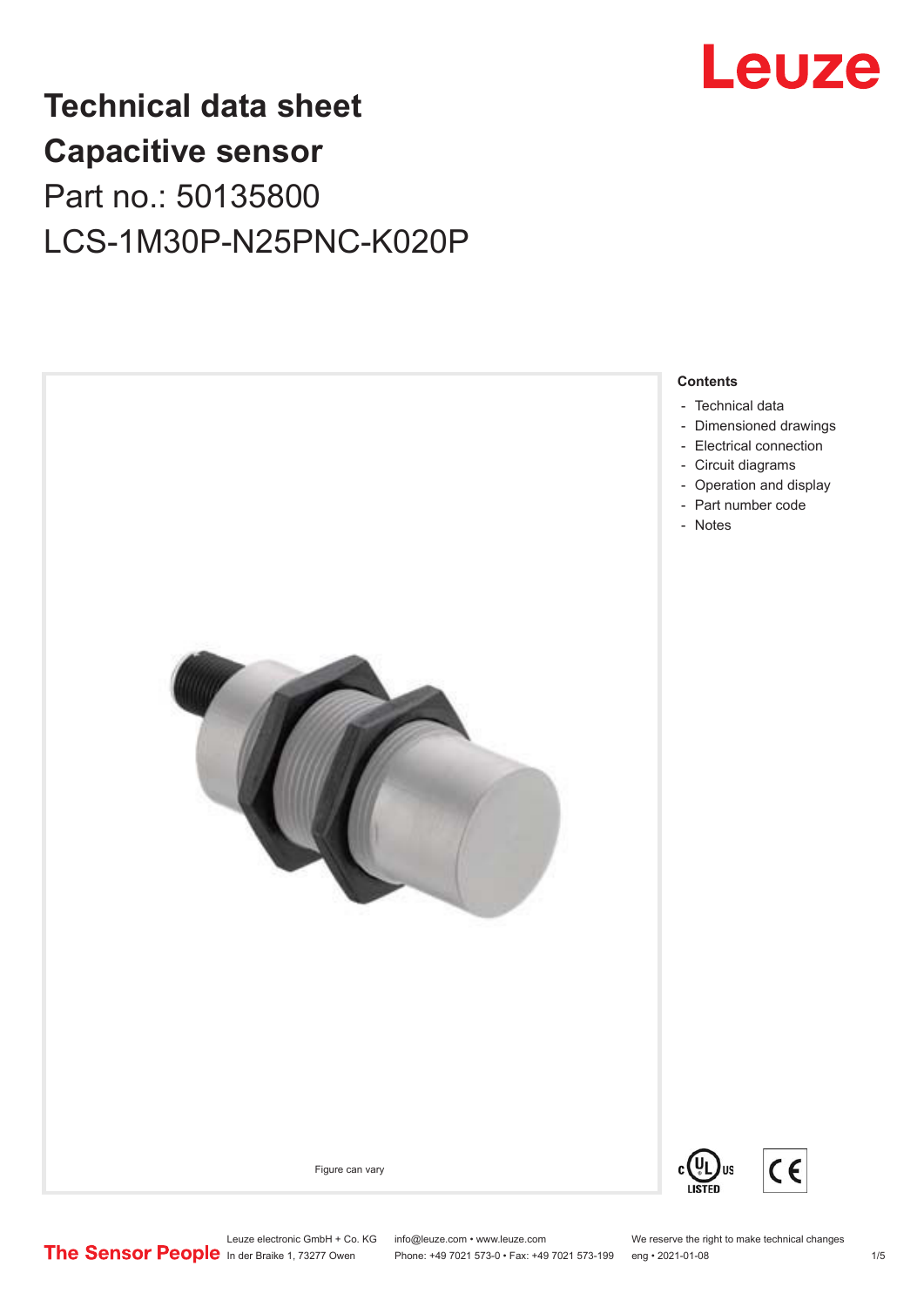### <span id="page-1-0"></span>**Technical data**

# **Leuze**

### **Basic data**

| Dasit uala                                     |                              |
|------------------------------------------------|------------------------------|
| Series                                         | LCS-1                        |
| Switching distance S <sub>n</sub>              | $125$ mm                     |
| Assured switching distance                     | 25 mm                        |
| <b>Characteristic parameters</b>               |                              |
| <b>MTTF</b>                                    | 226 years                    |
| <b>Electrical data</b>                         |                              |
| <b>Protective circuit</b>                      | Polarity reversal protection |
|                                                | Short circuit protected      |
|                                                |                              |
| Performance data                               |                              |
| Supply voltage U <sub>R</sub>                  | 10  30 V, DC                 |
| <b>Residual ripple</b>                         | 0  10 %, From U <sub>B</sub> |
| <b>Open-circuit current</b>                    | 15 mA                        |
| Temperature drift, max. (in % of S.)           | 20 %                         |
| Repeatability, max. (in % of S.)               | 2%                           |
| <b>Rated operating current</b>                 | 100 mA                       |
|                                                |                              |
| Outputs                                        |                              |
| Number of digital switching outputs 1 Piece(s) |                              |
|                                                |                              |
| Switching outputs<br><b>Type</b>               | Digital switching output     |
| Voltage type                                   | DC                           |
|                                                |                              |
| <b>Switching output 1</b>                      |                              |
| Assignment                                     | Connection 1, conductor 2    |
| <b>Switching element</b>                       | Transistor, PNP              |
| <b>Switching principle</b>                     | NC (normally closed)         |
|                                                |                              |
| <b>Timing</b>                                  |                              |
| <b>Switching frequency</b>                     | 100 Hz                       |
|                                                |                              |
| <b>Connection</b>                              |                              |
|                                                |                              |
| <b>Number of connections</b>                   | 1 Piece(s)                   |
| <b>Connection 1</b>                            |                              |
| <b>Function</b>                                | Signal OUT                   |
|                                                | Voltage supply               |
| <b>Type of connection</b>                      | Cable                        |
| Cable length                                   | 2,000 mm                     |
| <b>Sheathing material</b>                      | <b>PUR</b>                   |
| <b>Number of conductors</b>                    | 3-wire                       |
| Wire cross section                             | $0.34 \, \text{mm}^2$        |
|                                                |                              |
| <b>Mechanical data</b>                         |                              |
| Design                                         | Cylindrical                  |
| <b>Thread size</b>                             | M30 x 1.5 mm                 |
| Dimension (Ø x L)                              | 30 mm x 66.5 mm              |
| <b>Type of installation</b>                    | Non-embedded                 |
| <b>Housing material</b>                        | Plastic                      |
| <b>Plastic housing</b>                         | Polybutylene (PBT)           |
| Sensing face material                          | Plastic, Polybutylene (PBT)  |
| <b>Cover material</b>                          | Plastic, Polybutylene (PBT)  |
|                                                |                              |

| <b>Operation and display</b>        |                                    |
|-------------------------------------|------------------------------------|
| <b>Type of display</b>              | LED                                |
| <b>Number of LEDs</b>               | 2 Piece(s)                         |
| <b>Operational controls</b>         | Multiturn potentiometer (20 turns) |
| Function of the operational control | Sensitivity adjustment             |
| Switching distance, adjustable      | Yes                                |
|                                     |                                    |
| <b>Environmental data</b>           |                                    |
| Ambient temperature, operation      | $-25$ 85 °C                        |
|                                     |                                    |
| <b>Certifications</b>               |                                    |
| Degree of protection                | IP 67                              |
| <b>Protection class</b>             | Ш                                  |
| <b>Certifications</b>               | c UL US                            |
| <b>Standards applied</b>            | IEC 60947-5-2                      |
|                                     |                                    |
| <b>Correction factors</b>           |                                    |
| Acetone                             | 0.75                               |
| <b>Acrylic resin</b>                | 0.10.25                            |
| Alcohol                             | 0.85                               |
| Ammonia                             | 0.70.85                            |
| Aniline                             | 0.4                                |
| <b>Gasoline</b>                     | 0.1                                |
| <b>Celluloid</b>                    | 0.15                               |
| Liquid chlorine                     | 0.1                                |
| <b>Ebonite</b>                      | 0.15                               |
| <b>Epoxy resin</b>                  | 0.150.35                           |
| Crude oil                           | 0.05                               |
| <b>Ethanol</b>                      | 0.85                               |
| Ethylene glycol                     | 0.93                               |
| Freon R22 and 502 (liquid)          | 0.35                               |
| Grain                               | 0.150.3                            |
| Glass                               | 0.20.55                            |
| Glycerin                            | 0.98                               |
| <b>Rubber</b>                       | 0.150.9                            |
| Wood, wet                           | 0.60.85<br>0.10.4                  |
| Wood, dry<br><b>Carbon dioxide</b>  | 0                                  |
| Air                                 | 0                                  |
| Marble                              | 0.5                                |
| <b>Flour</b>                        | 0.05                               |
| <b>Melamine resin</b>               | 0.250.55                           |
| Milk powder                         | 0.2                                |
| <b>Nylon</b>                        | 0.20.3                             |
| Oil-containing paper                | 0.25                               |
| Paper                               | 0.1                                |
| Polyamide                           | 0.3                                |
| Polyester resin                     | 0.150.5                            |
| Pressboard                          | 0.10.3                             |
| <b>PTFE</b>                         | 0.1                                |
| <b>Quartz glass</b>                 | 0.2                                |
| Salt                                | 0.35                               |
| Sand                                | 0.150.3                            |
| Water                               | 1                                  |
| <b>Cement dust</b>                  | 0.25                               |
| Sugar                               | 0.15                               |

**Net weight** 99 g

ln der Braike 1, 73277 Owen Phone: +49 7021 573-0 • Fax: +49 7021 573-199 eng • 2021-01-08 2/5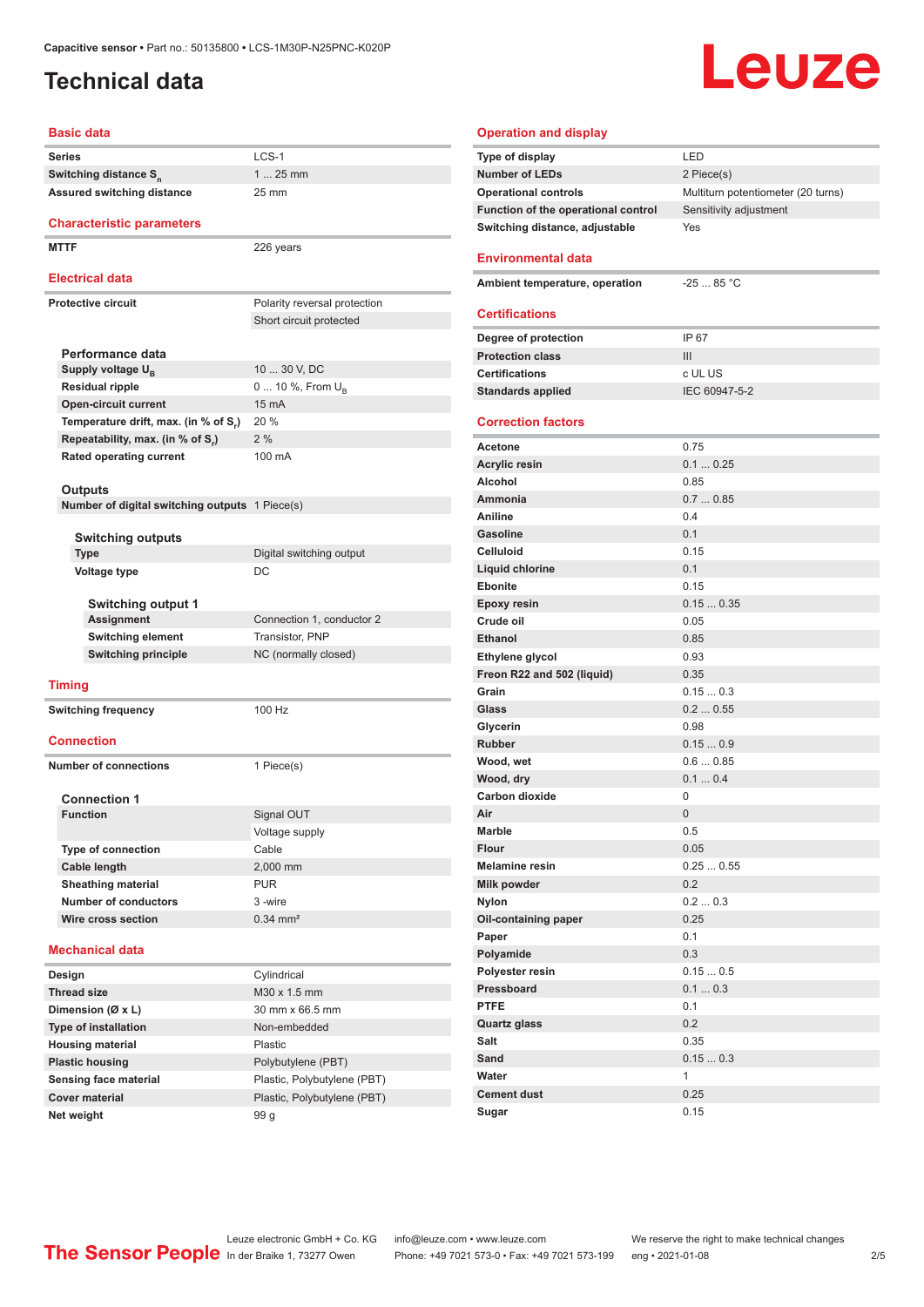### <span id="page-2-0"></span>**Technical data**

| <b>Customs tariff number</b> | 85365019 |
|------------------------------|----------|
| eCl@ss 5.1.4                 | 27270102 |
| eCl@ss 8.0                   | 27270102 |
| eCl@ss 9.0                   | 27270102 |
| eCl@ss 10.0                  | 27270102 |
| eCl@ss 11.0                  | 27270102 |
| <b>ETIM 5.0</b>              | EC002715 |
| <b>ETIM 6.0</b>              | EC002715 |
| <b>ETIM 7.0</b>              | EC002715 |

## **Dimensioned drawings**

All dimensions in millimeters



- 2 Housing
- 3 Cover
- 5 Green LED, operating voltage display
- 6 Yellow LED, function indicator

# **Electrical connection**

### **Connection 1**

| <b>Function</b>             | Signal OUT            |
|-----------------------------|-----------------------|
|                             | Voltage supply        |
| Type of connection          | Cable                 |
| Cable length                | 2,000 mm              |
| <b>Sheathing material</b>   | <b>PUR</b>            |
| <b>Number of conductors</b> | 3-wire                |
| Wire cross section          | $0.34 \, \text{mm}^2$ |

### **Conductor color Conductor assignment**

| <b>Brown</b> | 10 - 30 V DC |
|--------------|--------------|
| <b>Black</b> | <b>OUT</b>   |
| <b>Blue</b>  | <b>GND</b>   |

Leuze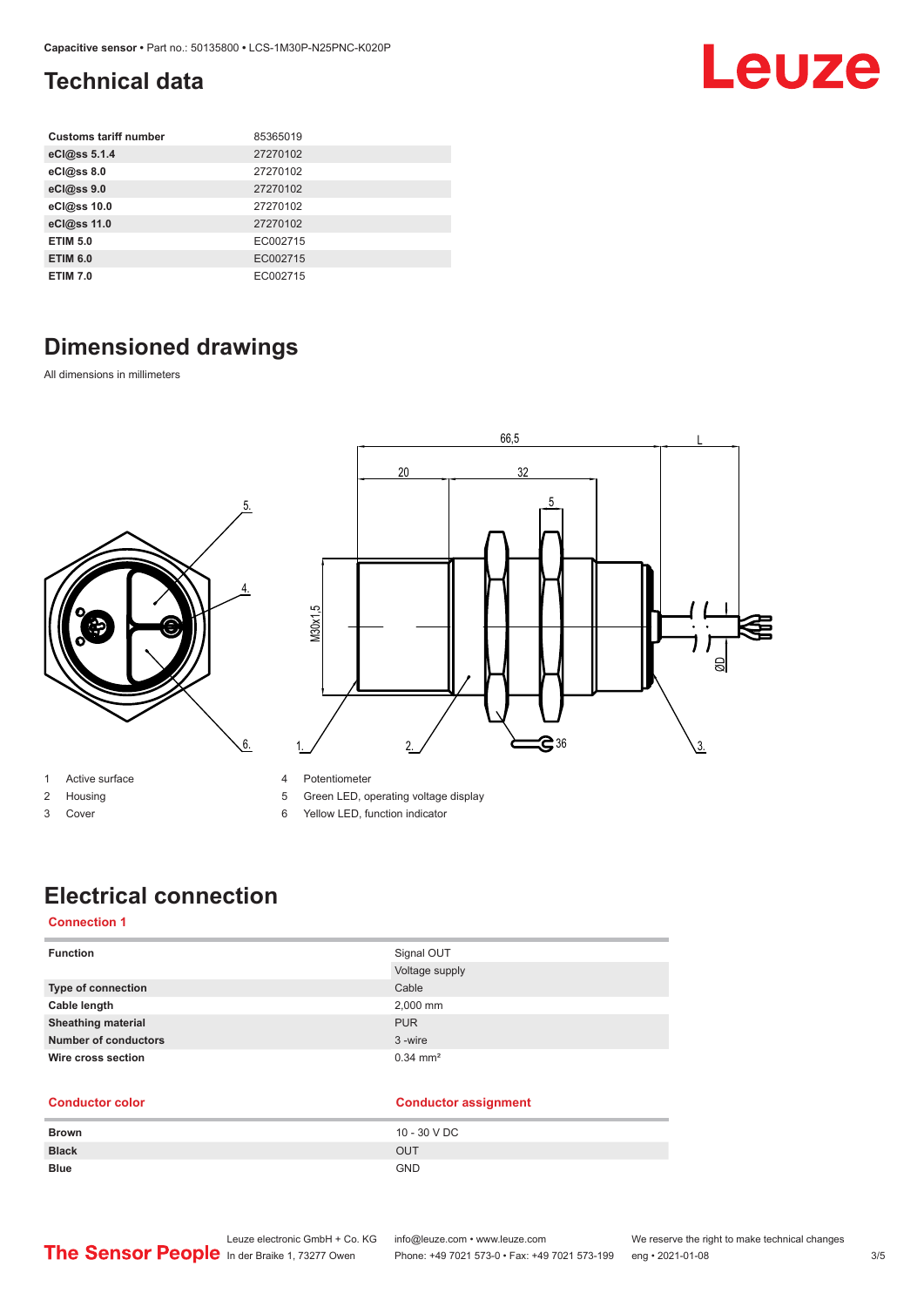### <span id="page-3-0"></span>**Circuit diagrams**





## **Operation and display**

| LED            | <b>Display</b>           | <b>Meaning</b>                   |
|----------------|--------------------------|----------------------------------|
|                | Green, continuous light  | Ready                            |
| $\overline{2}$ | Yellow, continuous light | Switching output/switching state |

### **Part number code**

Part designation: **LCS-ABBBC-DDDEFF-GHHHIJJJ KK**

| <b>LCS</b>   | <b>Operating principle</b><br>LCS: capacitive sensor                                                                                                                                                                                                                                                                                                                                                                                                                                                                                                                                                                                                                                                                                                                                                                       |
|--------------|----------------------------------------------------------------------------------------------------------------------------------------------------------------------------------------------------------------------------------------------------------------------------------------------------------------------------------------------------------------------------------------------------------------------------------------------------------------------------------------------------------------------------------------------------------------------------------------------------------------------------------------------------------------------------------------------------------------------------------------------------------------------------------------------------------------------------|
| $\mathsf{A}$ | <b>Series</b><br>1: series 1 "Extended"<br>2: series 2 "Advanced"                                                                                                                                                                                                                                                                                                                                                                                                                                                                                                                                                                                                                                                                                                                                                          |
| <b>BBB</b>   | Design<br>M12: series with M12 x 1 external thread<br>M18: series with M18 x 1 external thread<br>M30: series with M30 x 1.5 external thread<br>Q40: series in cubic design, length 40 mm<br>Q54: series in cubic design, length 54 mm                                                                                                                                                                                                                                                                                                                                                                                                                                                                                                                                                                                     |
| $\mathbf{C}$ | <b>Housing material</b><br>B: brass<br>M: metal<br>P: plastic/PBT<br>T: PTFE                                                                                                                                                                                                                                                                                                                                                                                                                                                                                                                                                                                                                                                                                                                                               |
| <b>DDD</b>   | Measurement range / type of installation<br>F03: typ. range limit 3.0 mm / embedded installation<br>F04: typ. range limit 4.0 mm / embedded installation<br>F05: typ. range limit 5.0 mm / embedded installation<br>F06: typ. range limit 6.0 mm / embedded installation<br>F08: typ. range limit 8.0 mm / embedded installation<br>F10: typ. range limit 10.0 mm / embedded installation<br>F15: typ. range limit 15.0 mm / embedded installation<br>F20: typ. range limit 20.0 mm / embedded installation<br>N06: typ. range limit 6.0 mm / non-embedded installation<br>N08: typ. range limit 8.0 mm / non-embedded installation<br>N15: typ. range limit 15.0 mm / non-embedded installation<br>N25: typ. range limit 25.0 mm / non-embedded installation<br>N30: typ. range limit 30.0 mm / non-embedded installation |
| E            | <b>Output function</b><br>B: NC and NO contact<br>N: NPN<br>P: PNP                                                                                                                                                                                                                                                                                                                                                                                                                                                                                                                                                                                                                                                                                                                                                         |
| FF           | Switching<br>NC: normally closed contact<br>NO: normally open contact<br>NP: programmable                                                                                                                                                                                                                                                                                                                                                                                                                                                                                                                                                                                                                                                                                                                                  |
| G            | <b>Connection cable</b><br>$K:$ cable<br>n/a: no cable                                                                                                                                                                                                                                                                                                                                                                                                                                                                                                                                                                                                                                                                                                                                                                     |
| <b>HHH</b>   | Cable length<br>020: length 2,000 mm<br>003: length 300 mm<br>n/a: no cable                                                                                                                                                                                                                                                                                                                                                                                                                                                                                                                                                                                                                                                                                                                                                |